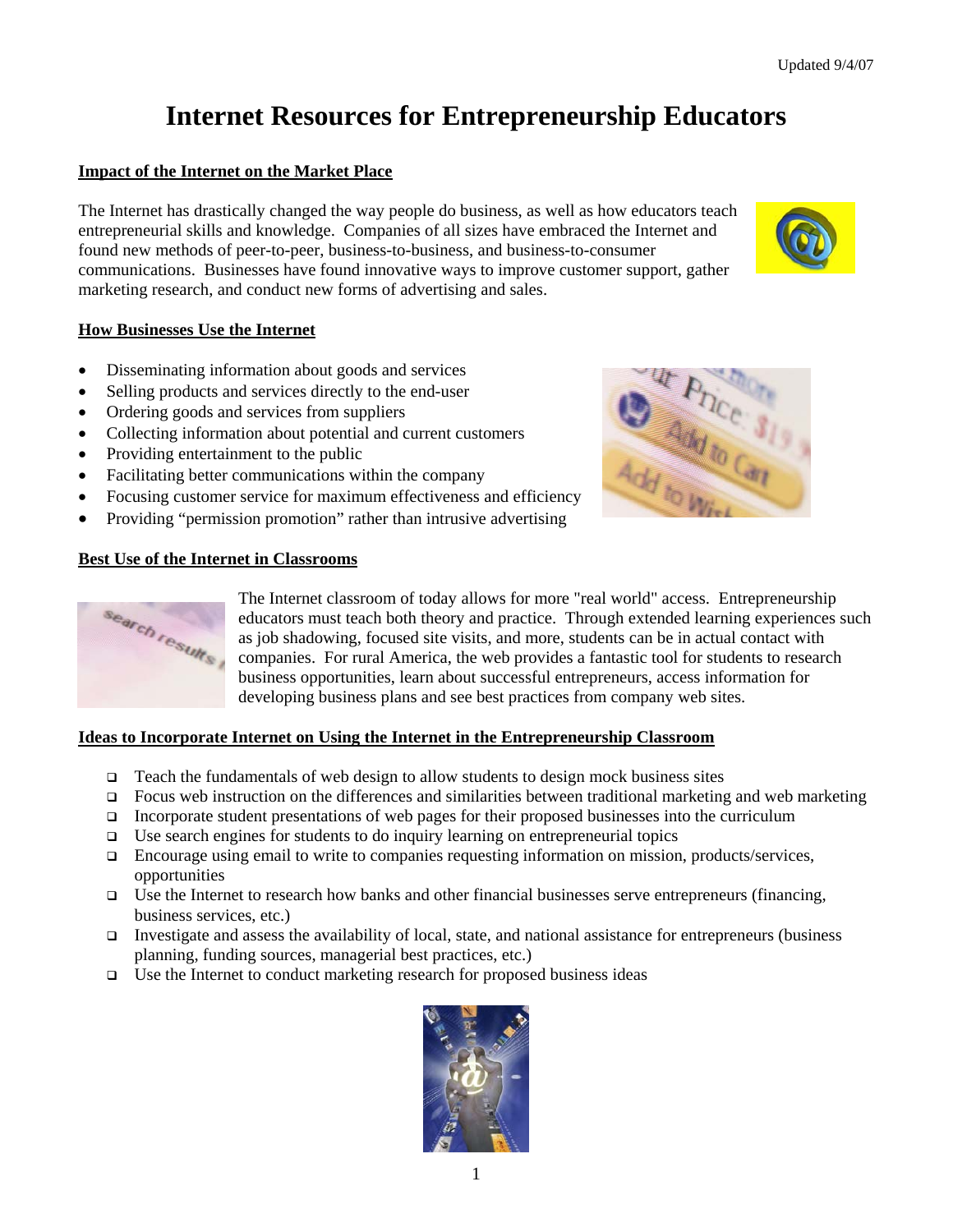# **Internet Resources for Entrepreneurship Educators**

Web sites are ever-changing. It is imperative that before sharing a web site for students to use for research, that content is examined carefully for appropriateness. There are a wide variety of web sites devoted to topics of value to entrepreneurship students as well as entrepreneurs. This website contains links to sites which are not maintained by or under the control of the State of Nebraska.

Technical problems with outside links, other than a link that has been moved or changed, should be reported to the entity that maintains the site, not to the Nebraska Department of Education.

However, if you feel that the content of an outside link is inappropriate, or would like to suggest resources/topics you would like this site to include, please contact Gregg Christensen, Nebraska Career Education Specialist-Communications, Partnerships and Entrepreneurship Education, gregg.christensen@nde.ne.gov.

The following sites are listed alphabetically by general category

# **Advertising**

- Advertising Age Magazine http://www.adage.com/
- Advertising Council http://www.adcouncil.org/
- Branding http://www.brandchannel.com/start.asp
- Creativity Online http://creativity-online.com/
- Emergence of Advertising in America: 1850-1920 http://scriptorium.lib.duke.edu/eaa/
- Advertising and Social Responsibility http://www.listenup.org/

#### **Business Law**

- Federal Trade Commission http://www.ftc.gov/
- Motion Picture Association of America (Copyrights, Creativity Protection, Piracy)http://www.mpaa.org/piracy.asp
- Small Business Administration http://www.sbaonline.sba.gov/
- Store Wars: When Wal-Mart Comes to Town http://www.pbs.org/itvs/storewars/

## **Business - General**

- Economics Education Web http://ecedweb.unomaha.edu/K-12/home.cfm
- Fed101: The Federal Reserve Today http://www.kc.frb.org/fed101/
- Quotations http://www.quotationspage.com/

#### **Business Plan (Award Programs)**

- Hormel Family Foundation (Nebraska) http://www.hormelfamilyfoundation.com/
- •
- **Case Studies**
- EntrepreneurShip Investigation Curriculum: http://4h.unl.edu/esi/
- The Times 100 Case Studies http://www.thetimes100.co.uk/index.php







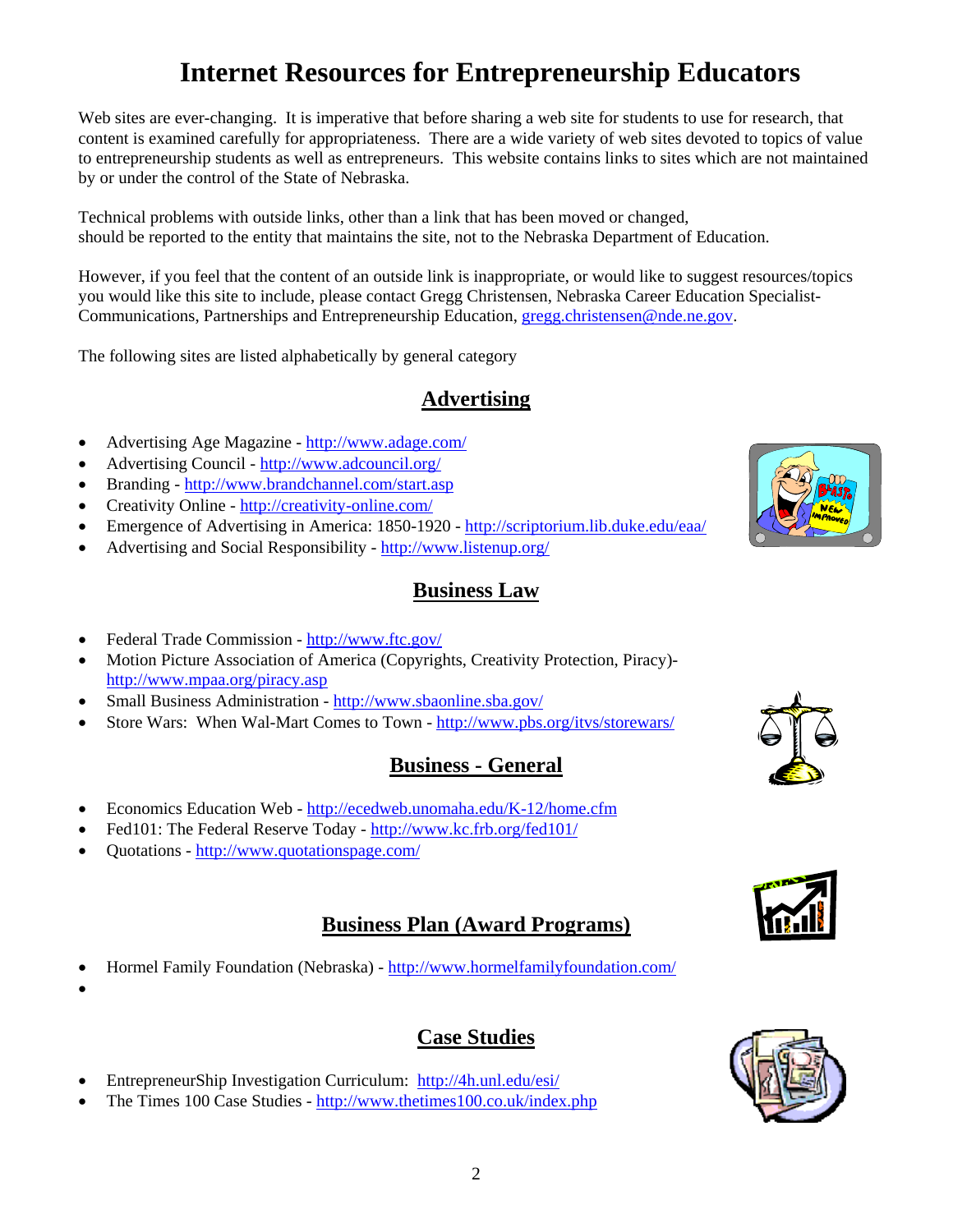## **Demographics/Trends/Research on the Internet**

- American Society on Aging http://www.asaging.org
- American Society for Baby Boomers http://www.babyboomers.com
- Bureau of Labor Statistics http://www.bls.gov
- Bureau of the Census http://www.census.gov
- Census Abstract http://www.census.gov/statab/www/
- E-Mail Address Search http://www.whowhere.com/
- Gallup Polls Organization http://www.gallup.com/
- International Trade (Nebraska) http://international.neded.org/
- KnowMarketing, internet virtual library http://www.knowthis.com
- MTV http://www.mtv.com
- Nanotechnology www.smalltimes.com
- Nielsen TV Ratings http://www.nielsenmedia.com/
- Seventeen Magazine http://www.seventeen.com
- Society for Human Resources Management http://www.shrm.org
- Survey.net http://www.survey.net/
- Teen Research Unlimited (considered the nation's lead teen researcher) http://www.teenresearch.com
- Workforce Issues http://www.workforceonline.com
- Yankelovich Partners http://www.yankelovich.com/

# **Education-Related**

- Biz Info Library http://bizinfolibrary.org/
- Classroom Connect http://www.classroom.net/
- Consortium for Entrepreneurship Education http://www.entre-ed.org
- Education Communication and Resource Center http://www.ehhs.cmich.edu/
- Eduhound (Classroom Resources) http://www.eduhound.com/
- Electronic School Magazine http://www.electronic-school.com
- ERIC Digests http://ericacve.org/
- Global Schoolhouse http://www.gsn.org/
- Kauffman Foundation-Entrepreneurship http://www.emkf.org/
- Legal Advice (Free) http://FreeAdvice.com/
- Marketing Education Resource Center (MarkED) http://www.mark-ed.com
- McREL Educator Resources http://www.mcrel.org/resources/links/hotlinks.asp
- Microsoft in Education http://www.microsoft.com/education/
- Nebraska Center for Entrepreneurship http://www.cba.unl.edu/outreach/ent/
- National Center for Research in Vocational Education http://ncrve.berkeley.edu
- Nebraska Department of Education http://www.nde.state.ne.us
- Network Lingo-Technology Dictionary http://www.netlingo.com/
- Newspapers in Education http://nieonline.com/
- PBS Teacher Source http://www.pbs.org/teachersource/tvteachers.htm
- Teacher Resources and Ideas http://www.teachnet.com/
- Teachers Helping Teachers http://www.pacificnet.net/~mandel/
- Texas Education Agency Curriculum http://www.tea.state.tx.us/



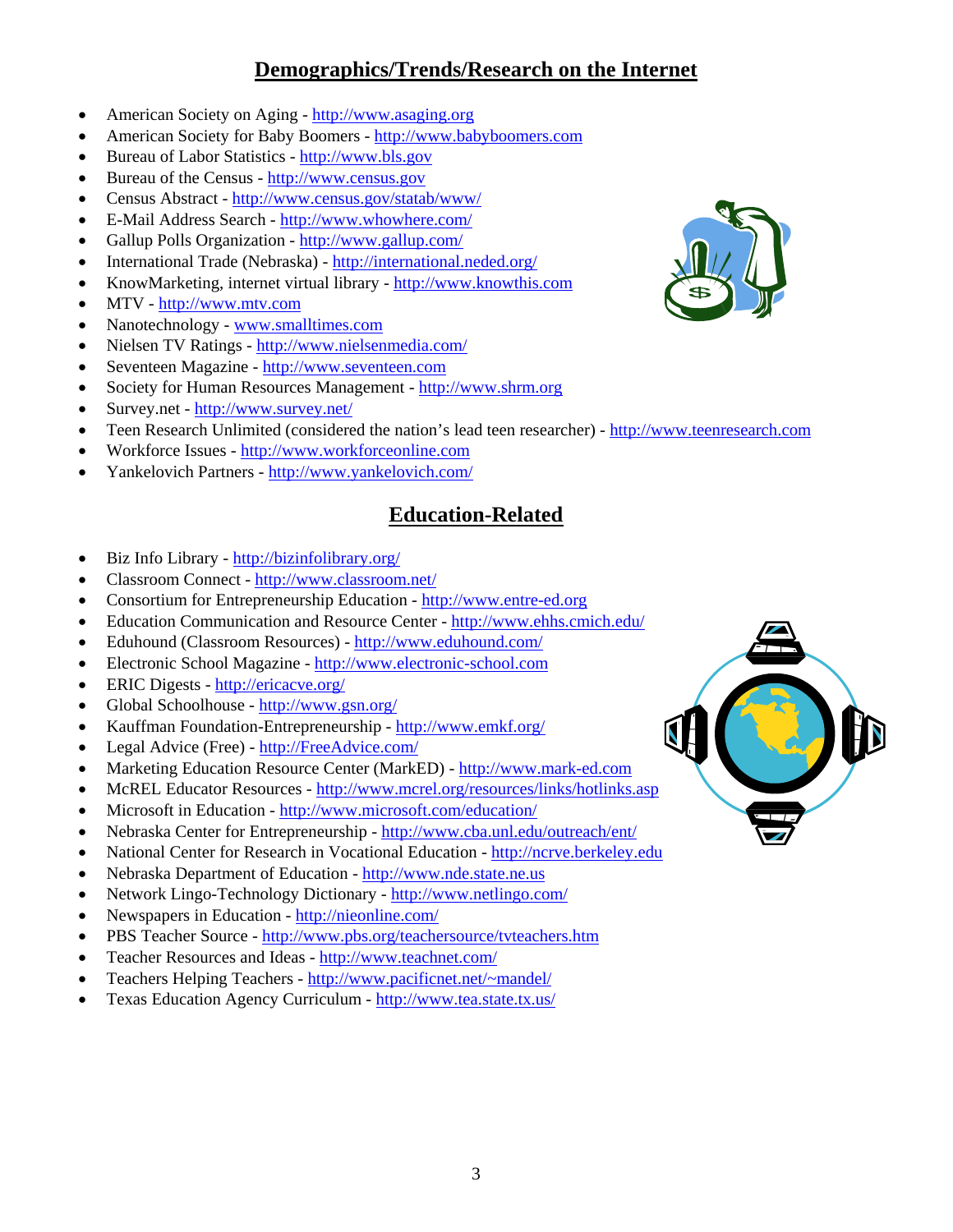## **Entrepreneurship and Business Management**

- American Marketing Association http://www.MarketingPower.com
- Better Business Bureau http://www.bbb.org/
- Business to Business Marketing (Terrecom) http://terrecom.com/
- Business Resource Center http://www.morebusiness.com/
- Center for Women's Business Research http://www.nfwbo.org
- Consumer Information Center http://www.pueblo.gsa.gov/
- Economics Education Homepage http://ecedweb.unomaha.edu/
- EntreWorld http://www.entreworld.com
- Etiquette (International) http://www.executiveplanet.com/
- Insurance Issues for Small Business http://www.insureuonline.org/smallbusiness/
- Making Cent\$ International http://www.makingcents.com
- Media-Internet Marketing http://www.studio23.com
- Mapquest (mapping/travel planning) http://www.mapquest.com/
- Mapblast (mapping/travel planning)  $-\frac{http://www.mapblast.com/}{$
- Metacrawler-Search Engine http://www.metacrawler.com/
- MoneyHunter-Entrepreneurship Information http://www.moneyhunter.com
- Signage for Your Business http://www.nyssbdc.org/whatsyoursignage/
- Small Business Advancement National Center http://www.sbaer.uca.edu
- Small Business Innovative Research/Small Business Technology Transfer http://nbdc.unomaha.edu/SBIR/home.cfm

#### **Entrepreneurship Organizations**

- Association for Enterprise Opportunity www.microenterpriseworks.org
- CDFI Fund, U.S. Department of Treasury www.cdfifund.gov
- Center for Rural Entrepreneurship (RUPRI) www.rupri.org/
- Center for the Study of Rural America-Federal Reserve Bank of Kansas City www.kc.frb.org/RuralCenter/RuralMain.htm
- Coleman Foundation www.colemanfoundation.org
- Community Development Venture Capital Alliance www.cdvca.org
- Consortium for Entrepreneurship Education www.entre-ed.org
- Corporation for Enterprise Development www.cfed.org
- EDTEC www.edtecinc.com
- Edward Lowe Foundation http://edwardlowe.org/
- FastTrac www.fasttrac.org
- Kauffman Foundation www.entreworld.org
- Marketing Education Resource Center (MarkED) http://www.mark-ed.com
- National Association for Community College Entrepreneurship http://www.nacce.com/
- National Association for Small Business Investment Companies www.nasbic.org
- National Association for State Venture Funds www.nasvf.org
- National Business Incubation Association www.nbia.org
- National Council on Economic Education www.ncee.net/ea/
- National Foundation for Teaching Entrepreneurship www.nfte.com
- National Venture Capital Association www.nvca.org
- National Women's Business Council www.nwbc.gov
- Nebraska Center for Entrepreneurship http://www.cba.unl.edu/outreach/ent/
- Online Women's Business Center http://www.sba.gov/aboutsba/sbaprograms/onlinewbc/index.html
- Service Corps of Retired Executives http://www.score.org
- State Science and Technology Institute www.ssti.org
- United States Association for Small Business and Entrepreneurship http://www.usasbe.org



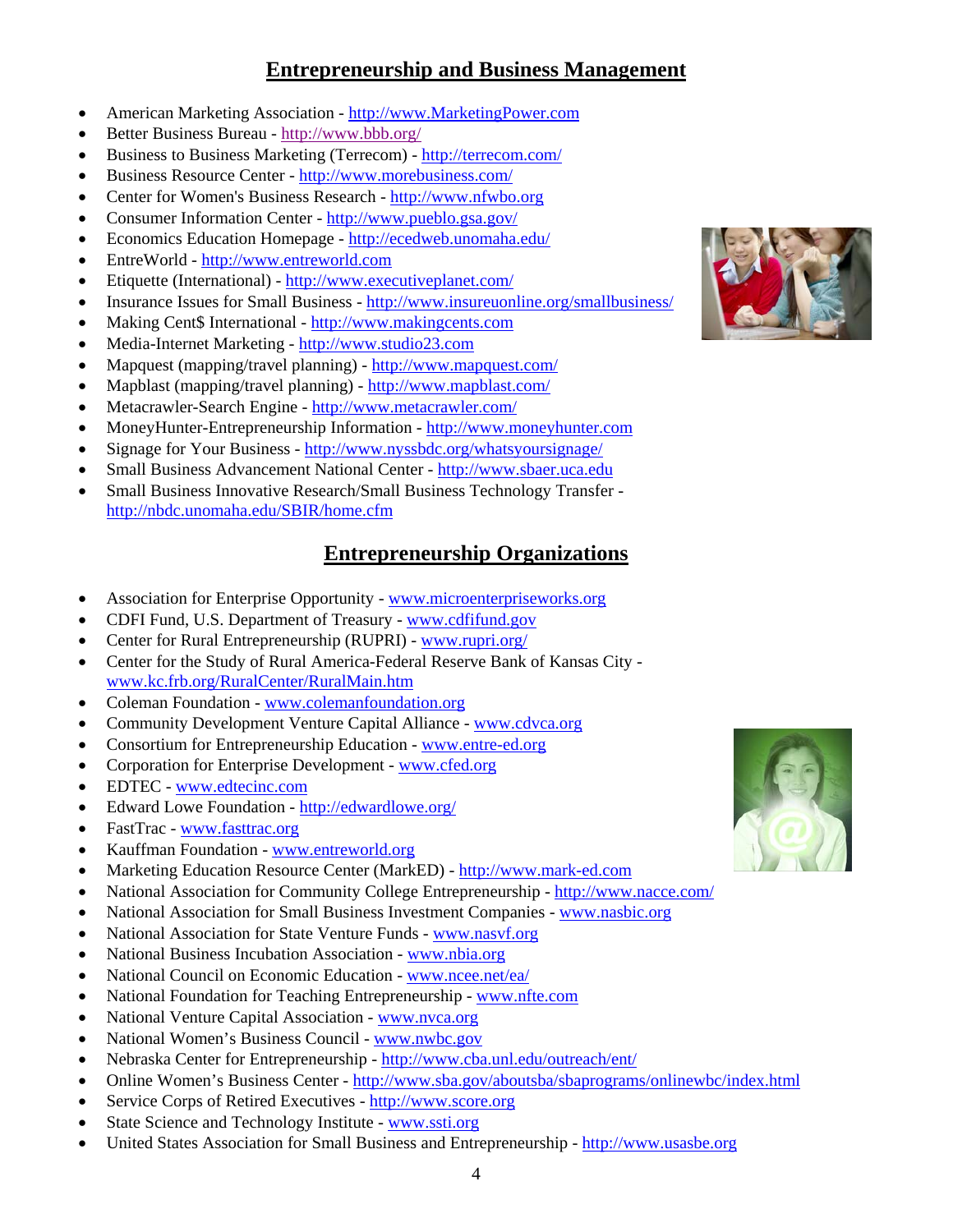#### **Hispanic/Latino Based Business**

- Latin Business Association http://www.lbausa.com/
- Latin Business Association Institute http://www.lbainstitute.com/
- National Society for Hispanic Professionals http://www.nshp.org/
- Nebraska Hispanic Chamber of Commerce http://www.cchnebraska.org/abouthcc.htm
- Pew Hispanic Center http://pewhispanic.org/

## **Government Sites-Federal**

- Agricultural Trade Reports http://www.fas.usda.gov/aboutfas.asp
- Census Abstract http://www.census.gov/compendia/statab/
- CIA World Fact Book http://www.odci.gov/cia/publications/factbook/index.html
- Consumer Information Center http://www.pueblo.gsa.gov/
- Dept- Housing-Urban Development http://www.hud.gov/
- Federal Agencies http://www.fedworld.gov/
- Federal Business Opportunities http://www.fedbizopps.gov/
- Federal Trade Commission http://www.ftc.gov
- Foreign Agriculture Service http://www.fas.usda.gov/
- General Services Administration http://www.gsa.gov/
- IRS http://www.irs.ustreas.gov
- Small Business Administration http://www.sba.gov/
- Small Business Training Network http://www.sba.gov/services/training/index.html
- The Whitehouse http://www.whitehouse.gov
- U. S. Census Bureau http://www.census.gov/
- U.S. Department of Commerce http://www.doc.gov/
- U.S. Department of Education http://www.ed.gov
- U.S. Gov Documents Search http://www.gpoaccess.gov/databases.html
- U.S. House of Representatives http://www.house.gov/
- U.S. Senate http://www.senate.gov
- U.S. Small Business Administration http://www.sbaonline.sba.gov/
- U.S. Standards and International Certification http://www.ansi.org
- U.S. State Department http://www.state.gov/
- U.S. Supreme Court http://supct.law.cornell.edu/supct/justices/fullcourt.html

#### **International Marketing**

- Global Marketing Information http://www.knowthis.com/internl.htm
- Global Market Place Insights http://www.consumerpsychologist.com/international.htm
- International Business Resources http://globaledge.msu.edu/ibrd/ibrd.asp
- International Marketing Careers http://www.careeroverview.com/international-marketing-careers.html
- LatinFocus http://www.latin-focus.com/





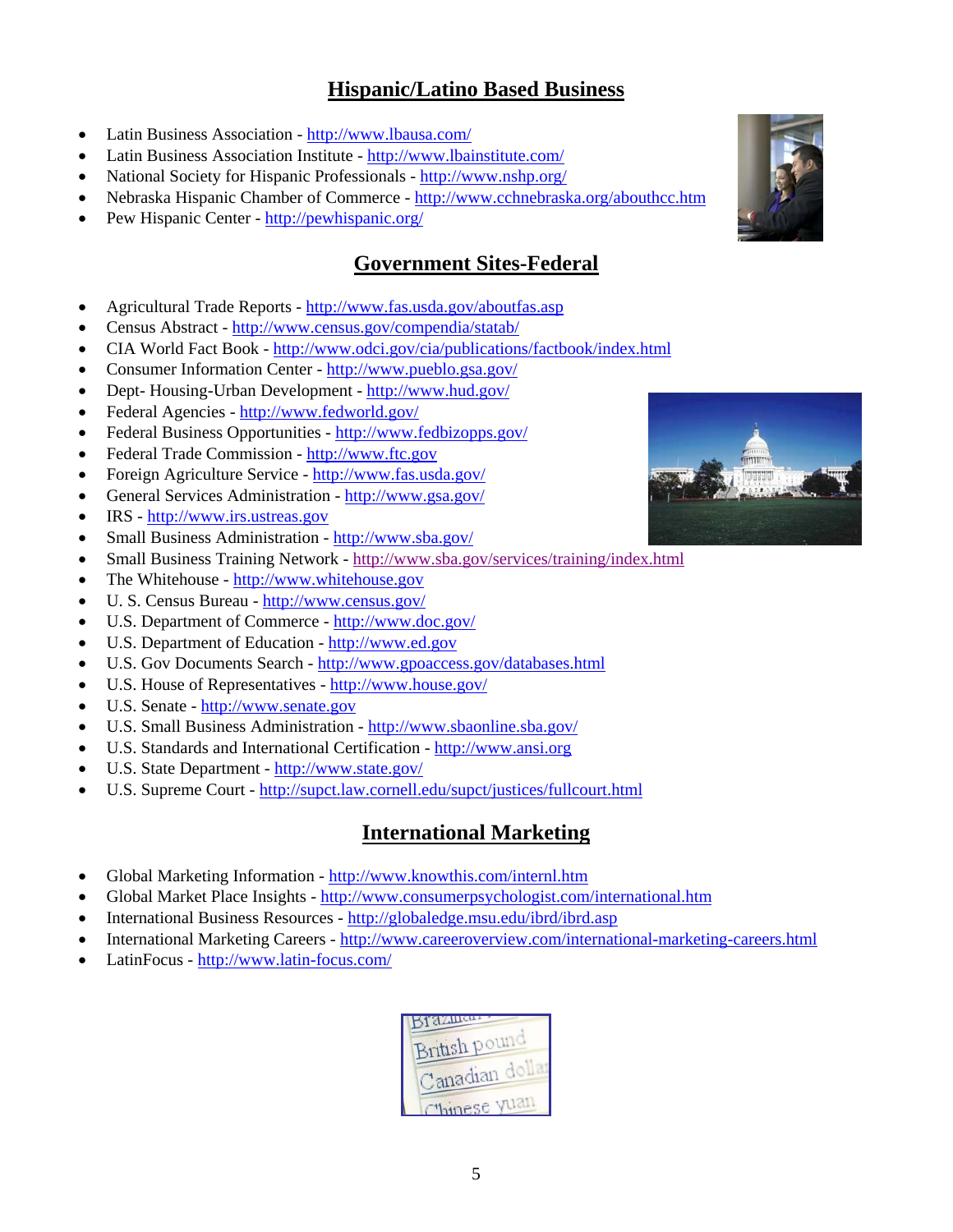# **Invention/Innovation**

- Club Invention http://www.invent.org/programs/2\_4\_0\_club.asp
- Collegiate Inventors Competition http://www.invent.org/collegiate/
- I-Bridge Network www.iBridgeNetwork.org
- Invent Now! http://www.invent.org/
- Modern Marvels Invent Now! Challenge http://www.history.com/invent/
- United States Patent and Trademark Office http://www.uspto.gov/

## **Lesson Plans**

- Curriki-Global Education and Learning Community http://www.curriki.org
- Hot Shot Business http://spapps.go.com/hsb4/landing/
- National Council on Economic Education http://www.econedlink.org/lessons/index.cfm?LessonTypeID=1
- Entrepreneur-in-the-Classroom (NFIB) http://www.nfib.com/page/nfibEITC.html
- New York Times Lesson Plans http://www.nytimes.com/learning/teachers/lessons/archive.html
- Targeted Teaching Topics http://www.nde.state.ne.us/entreped/targetedteachingtopics.html
- USA Today Education http://www.usatoday.com/educate/home.htm

## **Entrepreneurship Magazines and Business-Related Publications**

- Black Enterprise http://www.blackenterprise.com/
- Business 2.0 http://money.cnn.com/magazines/business2/
- Education World http://www.education-world.com/a\_curr/
- Entrepreneur Magazine http://www.entrepreneur.com/
- Fast Company Magazine http://www.fastcompany.com
- Forbes Business Magazine http://www.forbes.com/
- Future CEO Stars http://entre-ed.org
- Inc. Magazine http://www.inc.com
- Microsoft Corporation http://www.microsoft.com/education/
- PC World http://www.pcworld.com/
- Thomson Learning http://www.thomsonedu.com/
- Wall Street Journal Classroom Edition http://www.wsjclassroomedition.com/
- Web Marketing Today http://www.wilsonweb.com/
- Young Money www.youngmoney.com/entrepreneur

## **National Entrepreneurship Week (2008)**

- Consortium for Entrepreneurship Education www.entre-ed.org/E-week08
- Marketplace Nebraska www.marketplacenebraska.org
- Nebraska Entrepreneurship Week Events www.nde.state.ne.us/entreped/









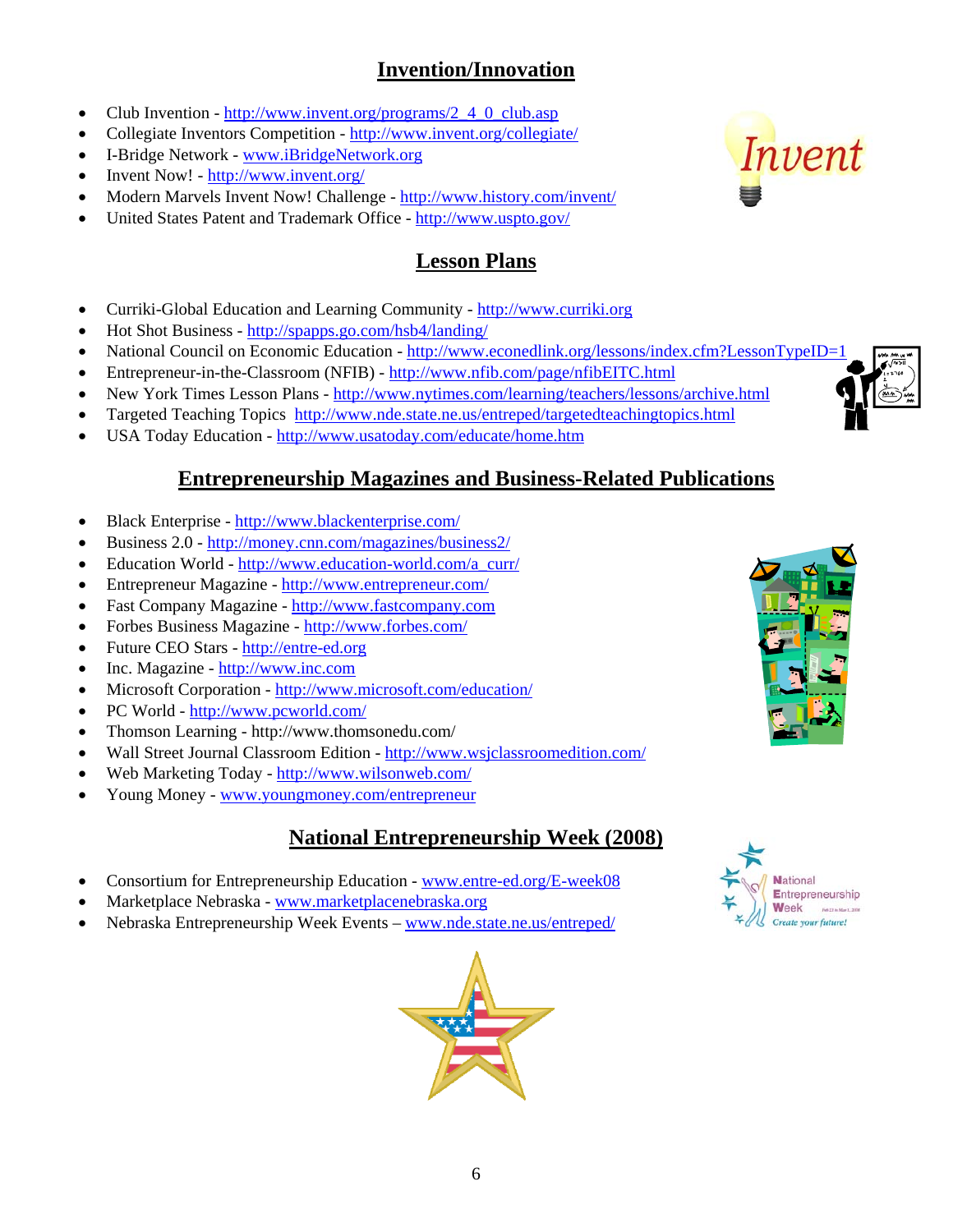#### **Nebraska - Government and Association Sites**

- Career Education-Nebraska http://www.nde.state.ne.us/nce/
- Department of Agriculture http://www.agr.state.ne.us/
- Department of Banking and Finance http://www.ndbf.org/
- Department of Economic Development http://www.neded.org/
- Department of Education http://www.nde.state.ne.us/
- Department of Insurance http://www.doi.ne.gov/
- Department of Labor http://www.dol.state.ne.us/
- Department of Revenue http://www.revenue.state.ne.us/index.html
- Library Resources on the Internet-Nebraska http://www.metronet.lib.mn.us/lc/list1.cfm?statex=Nebraska
- Nebraska Center for Entrepreneurship http://www.cba.unl.edu/outreach/ent/
- Nebraska Library Commission http://www.nlc.state.ne.us/
- Nebraska State Government http://www.state.ne.us/
- Nebraska Business Development Center http://nbdc.unomaha.edu/consulting/startup/
- Procurement and Technical Assistance Center (NBDC) http://ptac.unomaha.edu/
- Unicameral http://www.unicam.state.ne.us/

#### **Nebraska – Information Resources**

- Business and Entrepreneurs Toolkit http://assist.neded.org/#direct
- Demographic Data http://info.neded.org/
- Nebraska Angels (venture capital) http://nebraskaangels.org
- Travel and Tourism http://www.visitnebraska.org/

#### **Nebraska Community and Economic Development Organizations**

- Grow Nebraska http://www.growneb.com/
- Heartland Center for Leadership Development http://www.heartlandcenter.info/index.htm
- Industrial Agricultural Products Center at the University of Nebraska-Lincoln http://agproducts.unl.edu
- Nebraska Advantage (financing and incentives) www.NebraskaAdvantage.biz
- Nebraska Business Development Center http://nbdc.unomaha.edu/
- Nebraska Business Diplomats http://www.nediplomats.org/
- Nebraska Center for Entrepreneurship http://www.cba.unl.edu/outreach/ent/
- Nebraska Enterprise Opportunity Network http://neon.neded.org/
- Nebraska Industrial Competitiveness Alliance http://nics.neded.org/
- Nebraska Investment Finance Authority http://www.nifa.org/
- Nebraska Community Foundation http://www.nebcommfound.org/
- Nebraska Economic Developers Association http://www.neda1.org/
- Nebraska EDGE Program http://nebraskaedge.unl.edu/
- Nebraska Entrepreneur Resource http://www.nebraskaentrepreneur.com
- Nebraska Entrepreneurship Education http://www.nde.state.ne.us/entreped
- Rural Enterprise Assistance Project http://www.cfra.org/reap/
- United States Department of Agriculture Rural Development-Nebraska http://www.rurdev.usda.gov/ne/
- University of Nebraska Food Processing Center http://foodsci.unl.edu/





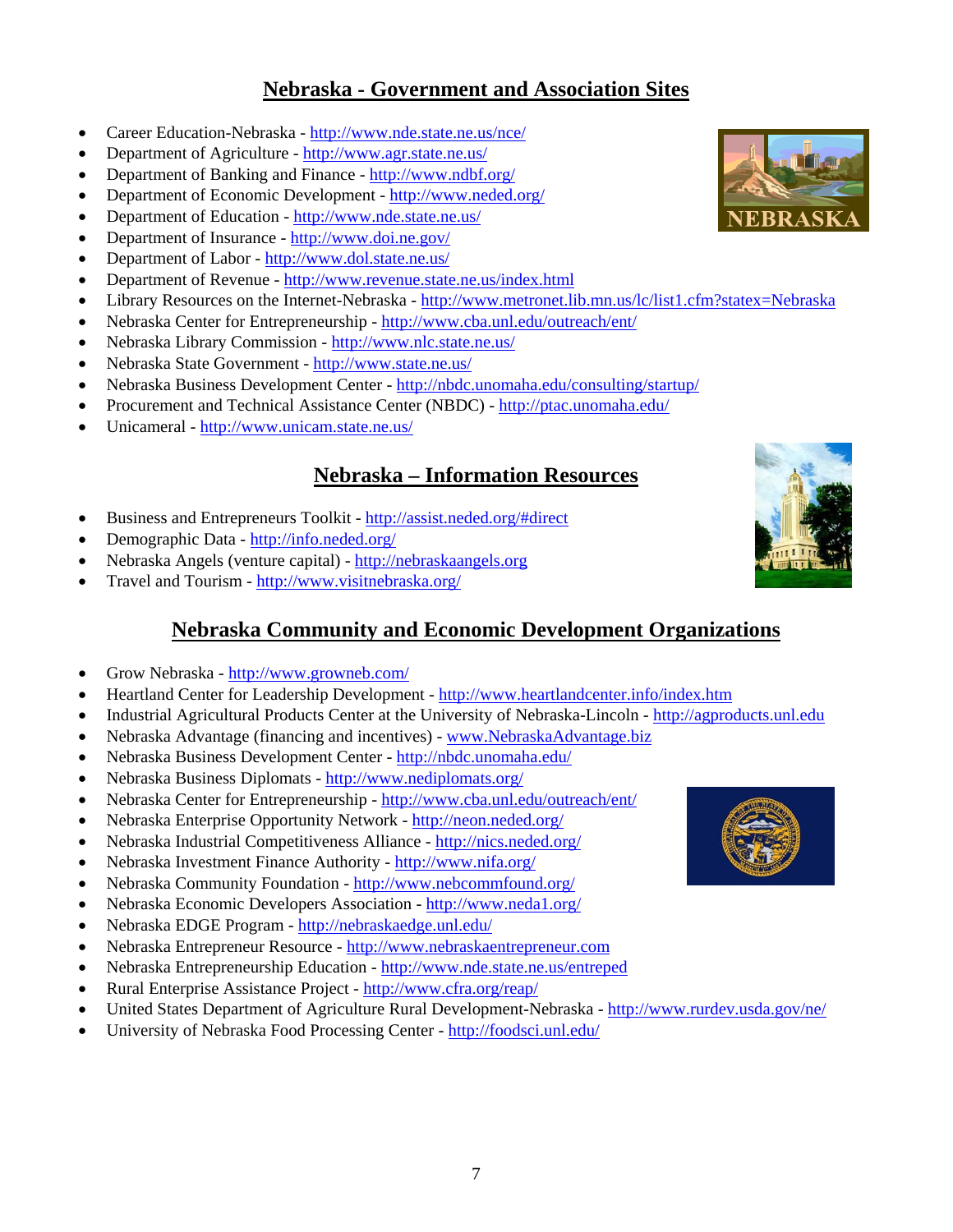#### **Policy/Advocacy/Information Organizations**

- Association of Small Business Development Center http://www.asbdc-us.org
- Association for Enterprise Opportunity http://www.microenterpriseworks.org
- Center for Women's Business Research www.womensbusinessresearch.org
- The Coleman Foundation http://www.colemanfoundation.org
- Collegiate Entrepreneurs Organization www.c-e-o.org
- Consortium for Entrepreneurship Education http://www.entre-ed.org
- Corporation for Enterprise Development http://www.cfed.org
- Edward Lowe Foundation http://edwardlowe.org/
- Ernst and Young http://www.ey.com/global/content.nsf/International/Home
- Federal Reserve Bank of Kansas City Community Affairs http://www.kc.frb.org
- 4H Youth Workforce Preparation Programs www.fourhcouncil.edu
- Institute for Educational Leadership, Inc. www.iel.org
- Institute for Social Entrepreneurs www.socialent.org
- International Council for Small Business www.icsb.org
- Kauffman Foundation http://www.emkf.org
- National Association for Community College Entrepreneurship www.nacce.com
- National Association for the Self-Employed http://www.nase.org
- National Business Association www.nationalbusiness.org
- National Business Incubation Association www.nbia.org
- National Consortium of Entrepreneurship Centers http://www.nationalconsortium.org
- National Federation of Independent Business http://www.nfib.com
- National Foundation for Teaching Entrepreneurship http://www.nfte.com
- National Youth Employment Coalition http://www.nyec.org
- SBDC National Information Clearinghouse http://sbdcnet.utsa.edu/
- Small Business Advancement National Center http://www.sbaer.uca.edu
- Small Business Development Centers http://www.sbaonline.sba.gov
- U.S. Association for Small Business and Entrepreneurship (USASBE) http://www.usasbe.org
- U.S. Small Business Administration Office of Entrepreneurial Development http://www.sbaonline.sba.gov
- Veterans Business Assistance http://www.sba.gov/vets/
- Women's Business Center, U.S. Small Business Administration www.onlinewbc.org

## **Product Development**

- Consumer Product Safety Comm.- http://www.cpsc.gov/
- Copyright Basics http://www.fplc.edu/tfield/ipbasics.htm#pra

## **Professional Organizations**

- Association for Career and Technical Education http://www.acteonline.org/
- Entrepreneurship Education Ambassadors http://entre-ed.org/\_contact/ambassadors.htm
- Marketing Education Association http://www.nationalmea.org/
- National Business Education Association http://www.nbea.org/





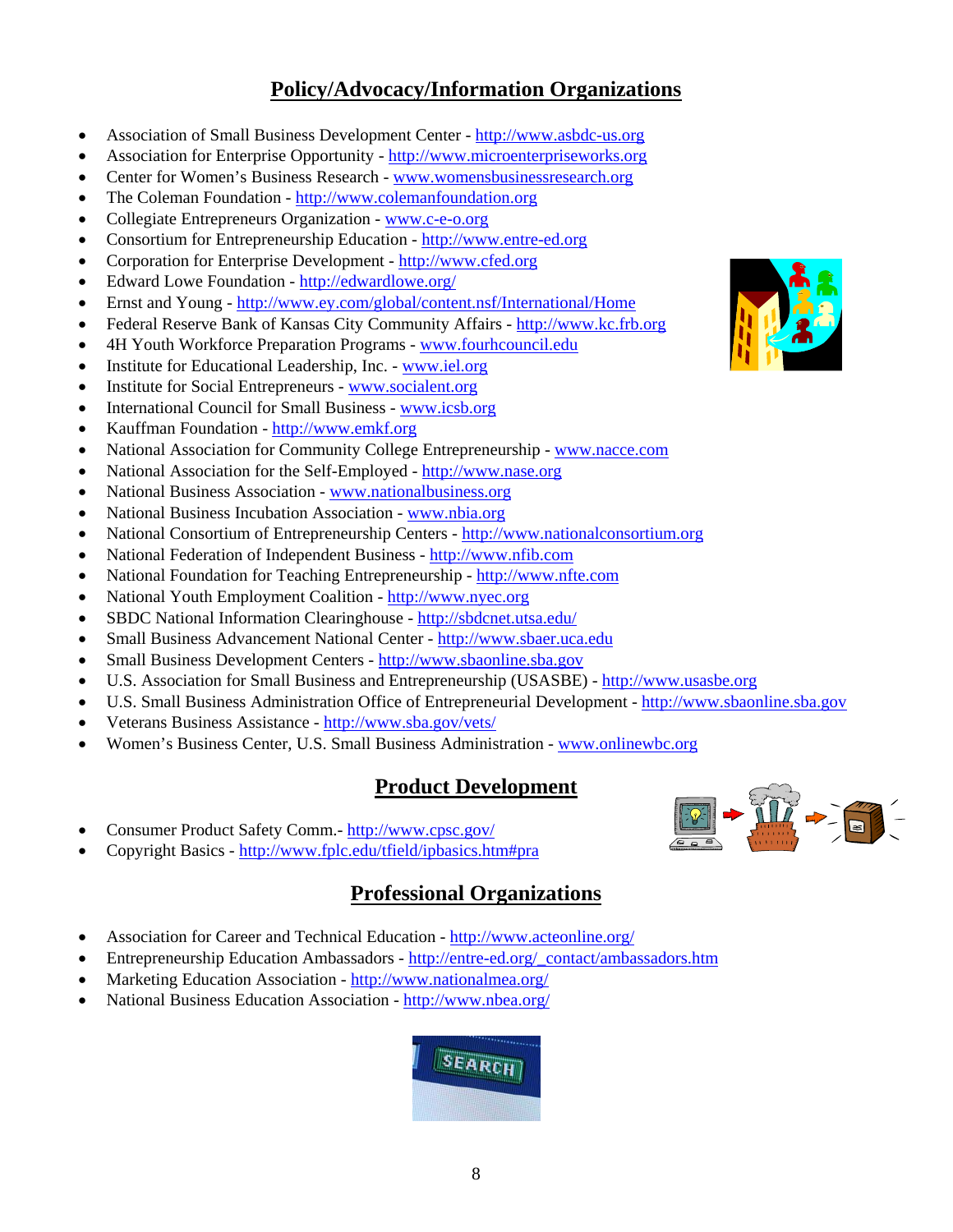# **Research (General)**

- BiblioData http://www.bibliodata.com
- BizStats http://www.bizstats.com
- Bureau of Labor Statistics http://stats.bls.gov/
- Business Publications Search Engine http://www.bpubs.com/
- City Data http://city-data.com
- College Journal (Wall Street Journal) http://www.collegejournal.com/
- Commercenet http://www.commerce.net
- Job Postings http://www.monster.com
- News http://www.news.com/
- Running a Business www.ehow.com/list\_1026.html
- Switchboard (Telephone Numbers) http://switchboard.com
- Weather Forecasts http://www.intellicast.com

# **Simulations**

- GoVenture Entrepreneurship Simulation http://www.goventure.net/site/products/lle
- GoVenture Lemonade Stand http://www.goventure.net/site/products/ls/
- GoVenture Micro Business Simulation http://www.goventure.net/site/products/mb/
- Hot Shot Business http://spapps.go.com/hsb4/landing/
- Just for Clicks Business Game http://www.teachingkidsbusiness.com/just-for-clicks-business-game.htm
- Lemonade Stand http://www.sonofsofaman.com/fun/lemonade-stand/default.asp
- Lemonland www.playlemonland.com
- Virtual Business Retailing 2.0 http://www.knowledgematters.com
- Virtual Business Management http://www.knowledgematters.com

# **Software**

- Adobe Software Download http://www.adobe.com/downloads/
- Internet Screening & Blocking http://www.cyberpatrol.com
- Quick Time Player http://www.apple.com/quicktime/
- RealPlayer http://www.realplayer-hq.com/
- Shockware Software http://www.macromedia.com/shockwave/